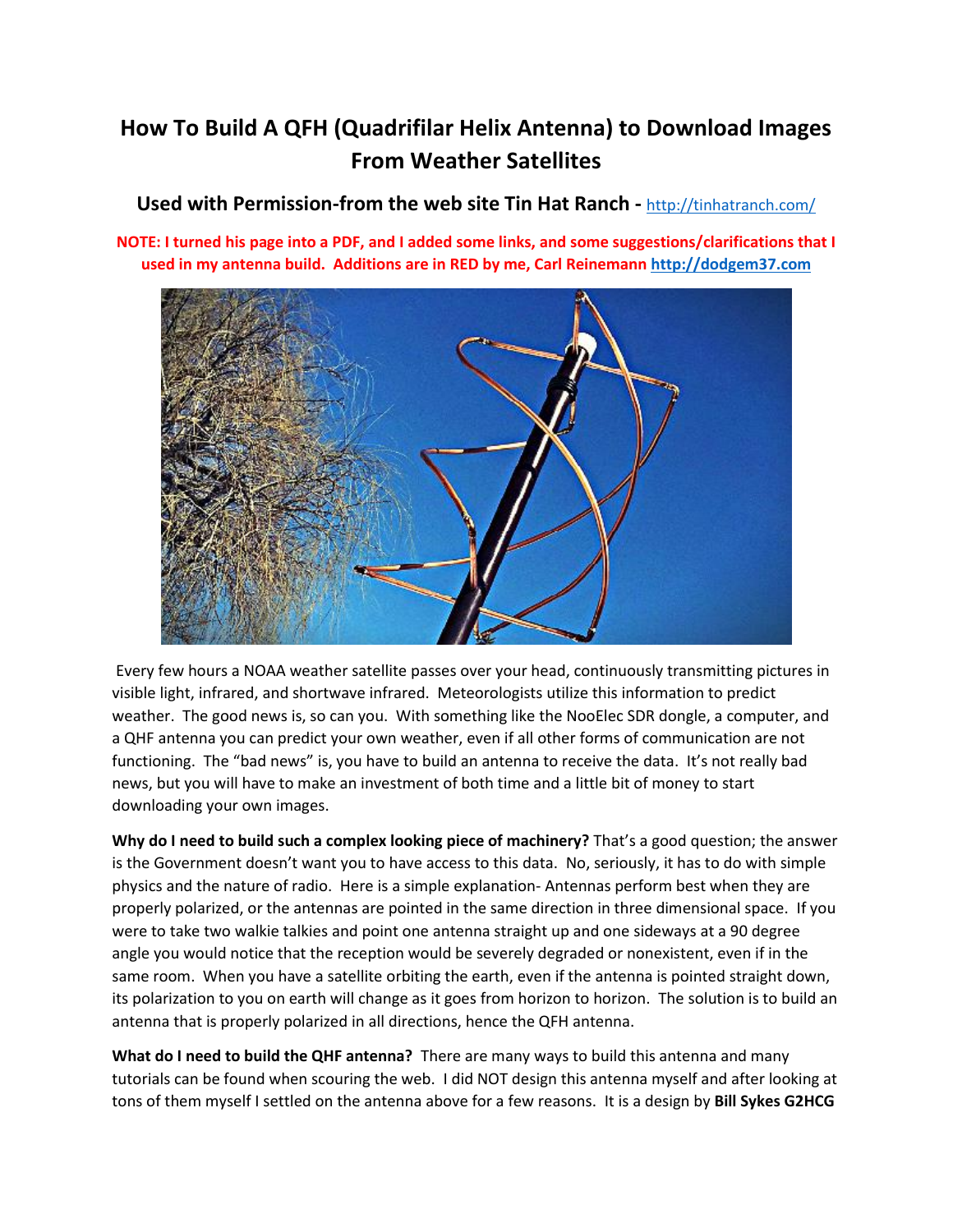**and Bob Cobey G0HPO** and I used **[their tutorial that can be found here](http://www.askrlc.co.uk/)** in constructing mine. My intentions with this "how to" is for you to utilize their page for exact dimensions and my construction notes to make it easier to build. They tell you what is needed for the antenna, but are a little short on *how* to put it together. The reason I chose this antenna was its rugged design, performance, and when you are done, it looks like a work of art. To build this antenna you will need to be mechanically inclined and willing to dedicate a weekend to the project. If you have none of the materials on hand it is going to run you a bit over \$100 (**Mine was about \$35 for total build, but I had some stuff in my shop)** to procure everything. Most of the materials can be purchased from any home improvement store, but here is the shopping list-

#### **Tools and Consumables**

(1) 10ft. length 1 1/4″ Schedule 40 PVC pipe- You won't need the entire length so if your store sells 5ft pieces that would be OK as well

- (1) 1 1/4″ PVC End Cap
- (1) Can Each **PVC Cement and Primer**
- (1) Coil of 3/8″ OD Copper Tubing, 25ft. in length,

#### (1) **Tubing cutter**

(8) **[90 degree end fed 3/8″ Copper elbows](http://goo.gl/vVWfYI)**. These were hard to find in the local HI store, Lowes had them, but you can **[get them online here.](http://goo.gl/vVWfYI)** Make SURE they are for 3/8″ OD tubing..sometimes they are called 1/4″ elbows. **I bought mine at our local Menards store, about .80 cents each**

(1) **Roll of Pipe Solder I also used solder flux as well.**

#### (1) **Roll of Electrical Tape**

(1) **[10ft RG-58 Jumper](http://goo.gl/mtavEu)** – Its cheaper just to buy a jumper than a whole roll. You will be cutting off one end. **I Used RG-6 Cable, Worked great**

(4) **18ga Ring Terminals**– Size doesn't really matter here.

(1) 2 ft. piece of **18 Gauge Wire**

#### (1) **Tube of outdoor clear silicon sealant.**

(1) Tape **[metric tape measure](http://goo.gl/Hspxyb)** or some maff skills and a 'Merica version

- (1) Drill and 3/8th" Drill bit
- (1) Larger cardboard box, piece of cardboard or wood ~25″x12″ (600mm x 305mm)

#### (1) **SO-239 Connector I used RG-6 connectors with RG-6 Cable**

#### (4) **#8 1/2″ Sheet Metal Screws**

(1) 3ft 1″x4″ to be used as a straight edge

Optional: Rustoleum Plastic Paint, 1/ ¼ " PVC threaded connectors, male and female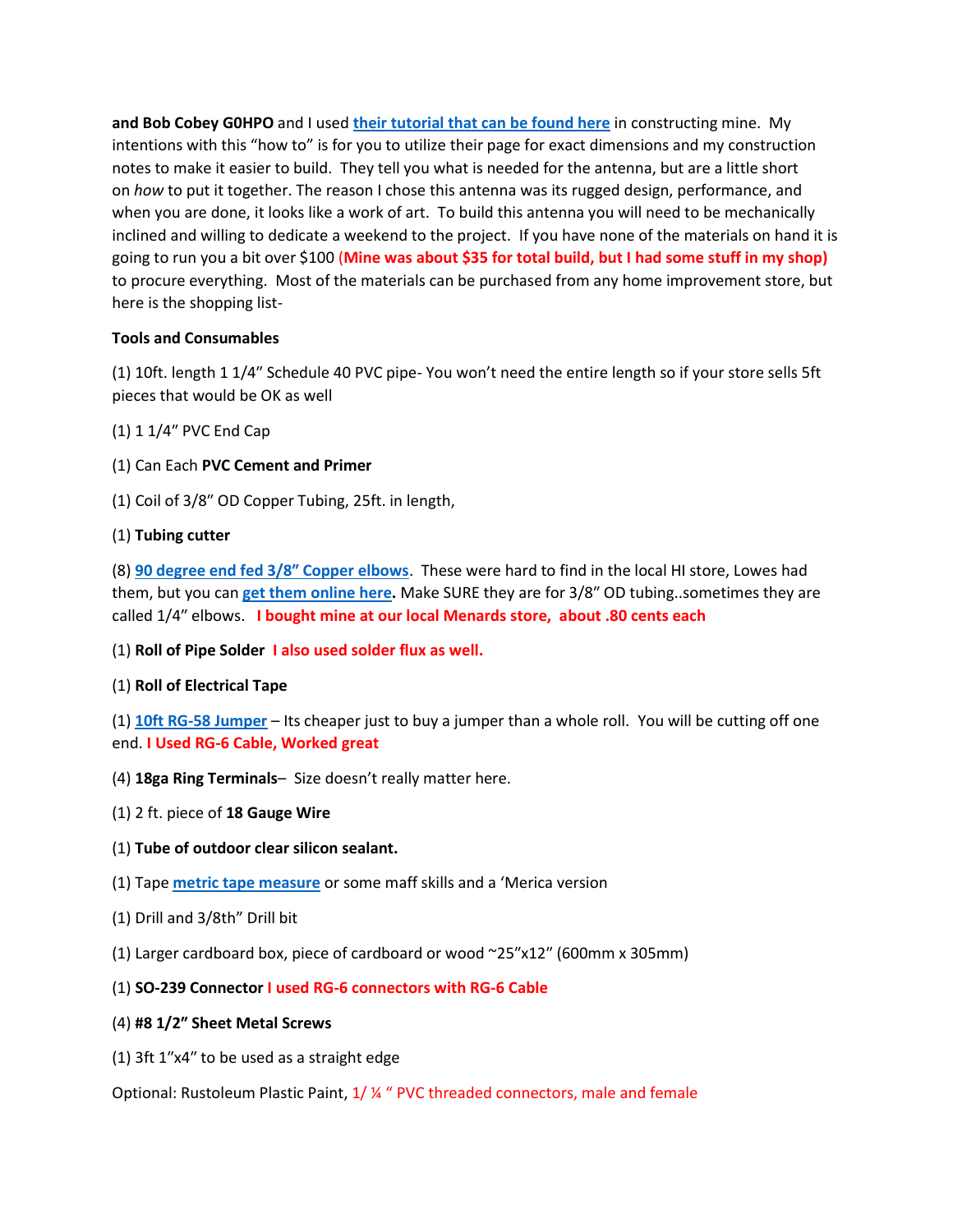#### **Building The Antenna**

Please note you can click on all photos to be shown full size.

Remember, I built my antenna using **[this design and using this tutorial](http://www.askrlc.co.uk/)**. It is a great design and reference, but it completely lacks a "how to" feel. My intention is to tell you HOW I did it.



The very first thing you are going to have to do is prepare the PVC section of pipe. The actual antenna portion of the pipe is going to be 560mm (22″) tall, but you will need to put a cap on the top of the pipe and also have some tubing protruding below the antenna portion for mounting. I arbitrarily picked 3 feet for total size.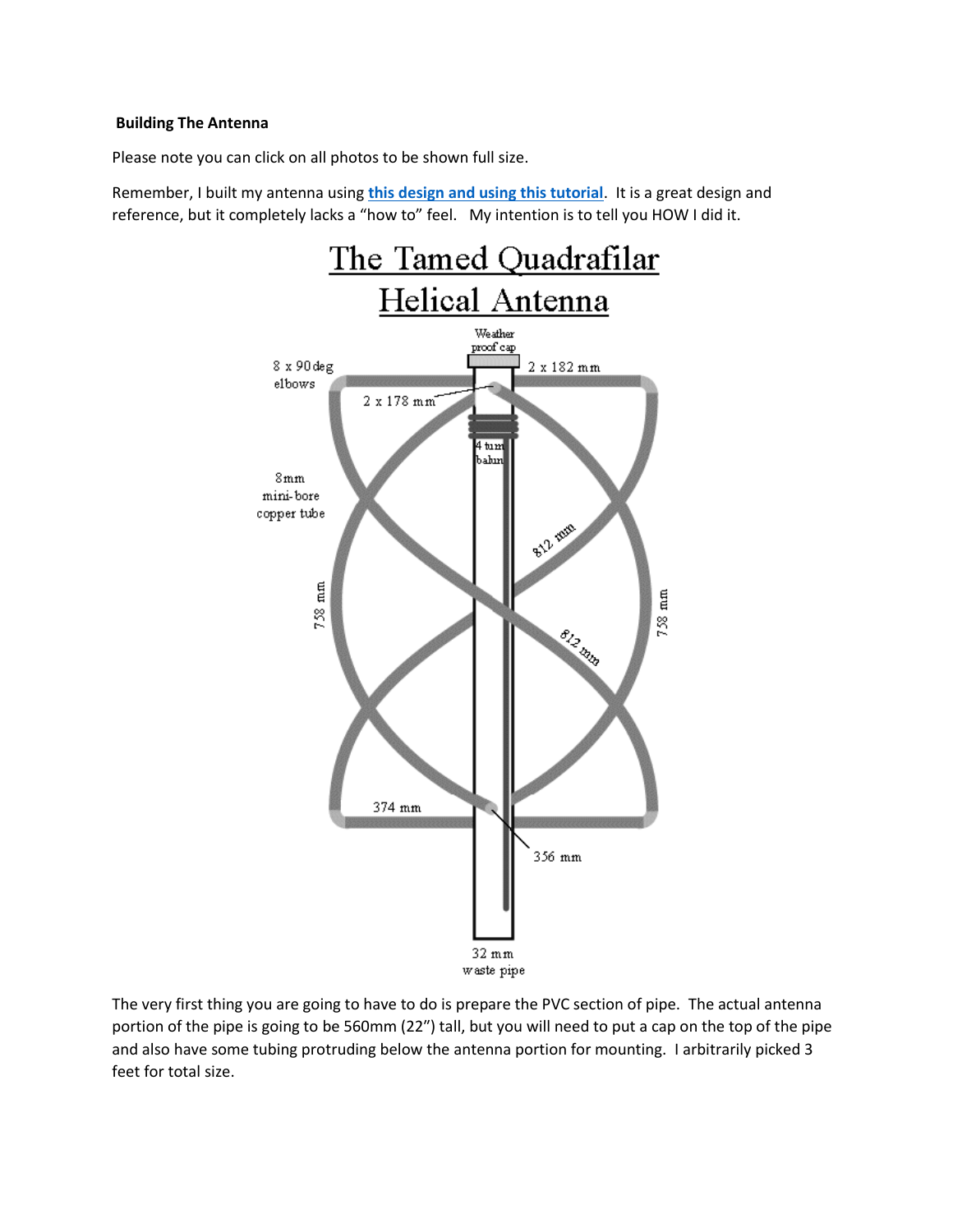For the top of the antenna you are going to have to drill (4) holes at right angles to one another. This will require you to make two templates, one for the top of the pipe and one for the bottom.





I took a sheet of paper and cut out a 40mm wide strip. Draw a line down the middle of the paper. This will put your drill points 20mm from the top of the pipe. This is important because you will need room for the cap, but you DO NOT want to have to wire something way down inside the pipe. Take your 40mm wide paper strip and wrap around the pipe, marking the point where it overlaps. Take the paper off the pipe and measure the mark you made where it overlapped, this is the

pipe's circumference. Take that number and divide by 4. The point where the papers meet will be one mark, then take your measurement and mark the other three drill points. I am not providing these measurements as I do not know if all PVC OD is standard.

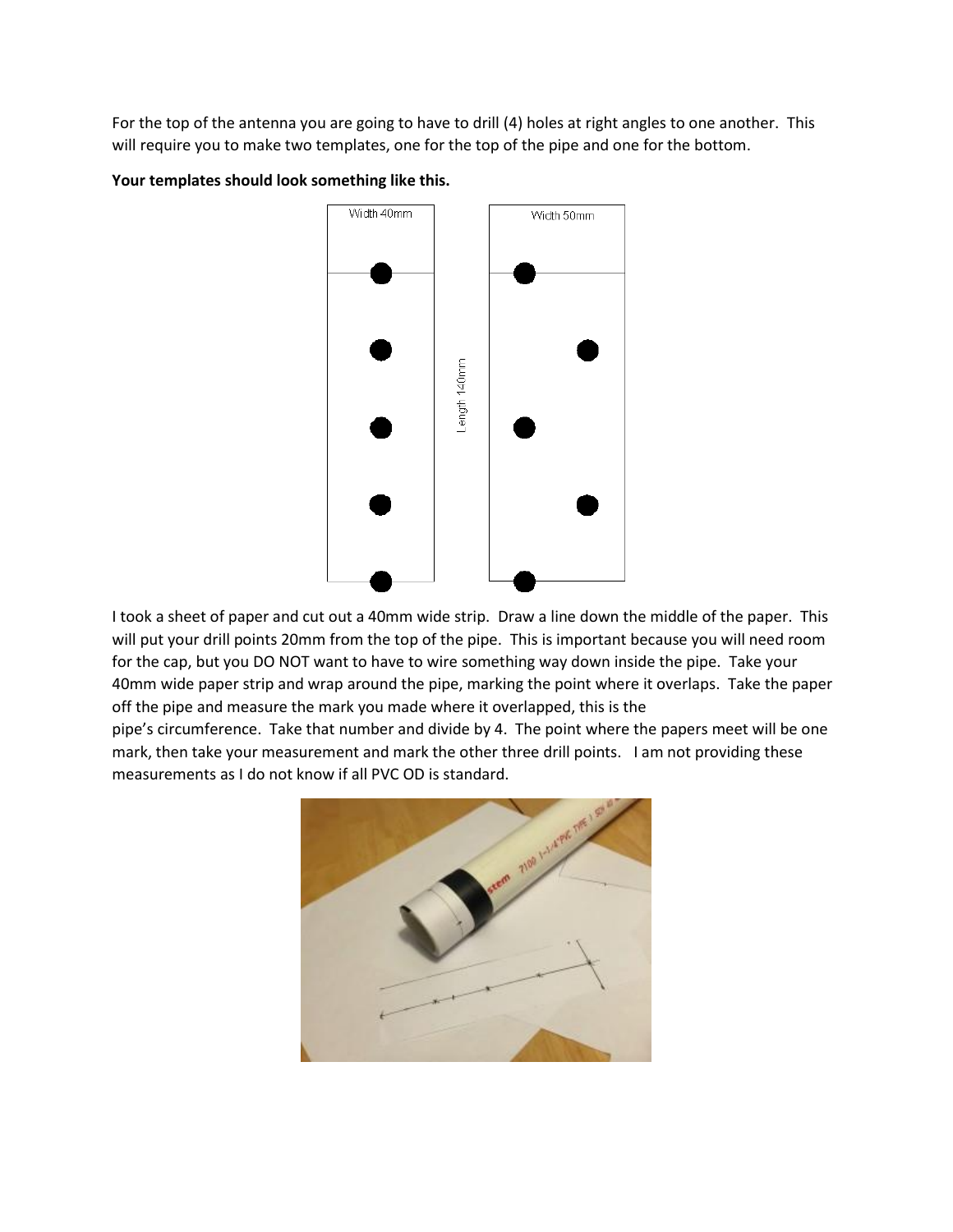Next you will do almost the same again, this time you will cut a 50mm wide strip of paper. Make two parallel lines on the paper exactly 24mm apart. Take your measurement (Circumference divided by 4) and mark your drill points on the paper, this time staggering the points between the two lines.



Next, you will have to tape these templates to the pipe where the holes must be drilled. This must be done as close to exact as possible and so the antenna elements are all 90 degrees apart from one another.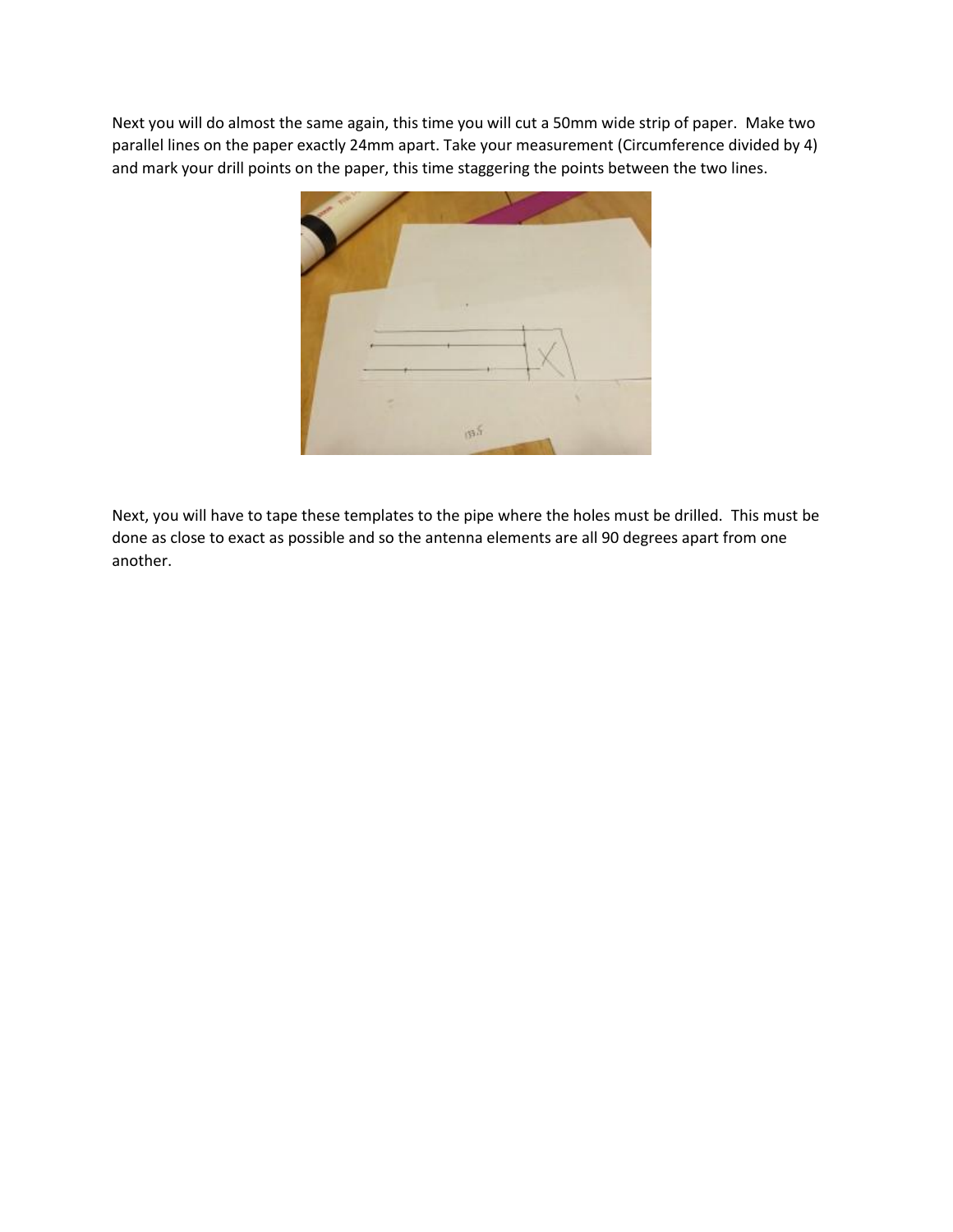

Using electrical tape, wrap the first piece of paper at the top of the pipe and secure it. Then take the second piece of paper and measure exactly 560mm from the top line to the bottom line of the second piece of paper. These holes must line up. I took a piece of straight 1″x4″ and used it to line up the markings for the holes.

Once everything is lined up, use your 3/8″ drill bit and drill the holes. If you have a drill press..even better.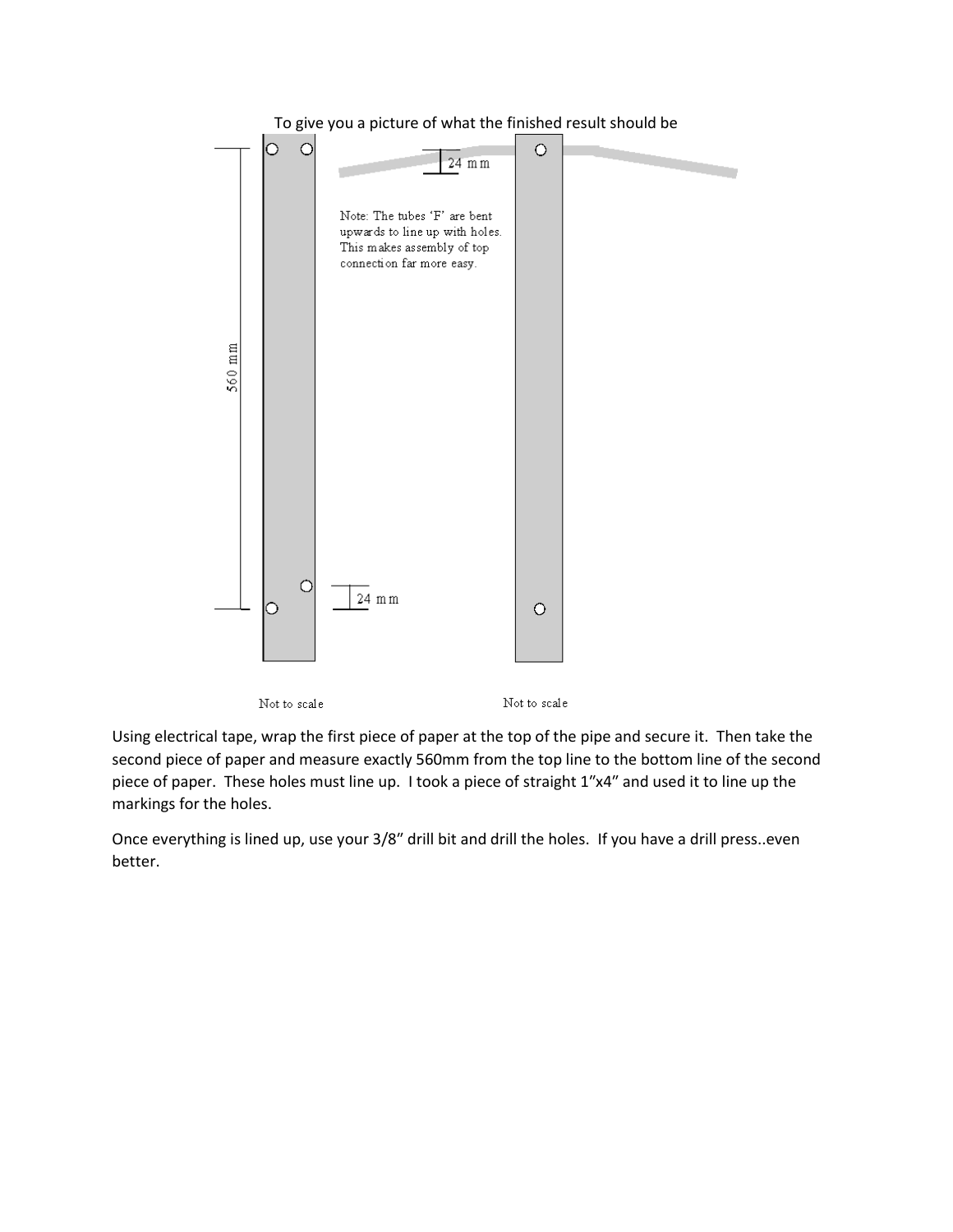

Lastly, you will need to drill holes for the coax balun. This can be done anywhere on the pipe, but I did it about 6 inches below the top holes. Take your coax and wrap it around the pipe so the end result will be 4 complete turns and mark where the coax will go through. After this step you might want to consider painting the PVC pipe. I will generally use a fine sandpaper then spray paint it with



The antenna is made up of (10) separate pieces of copper..let the fun begin. You will need pieces in the following lengths-

- (2) 812mm
- (2) 758mm
- (1) 374mm
- (1) 356mm
- (2) 182mm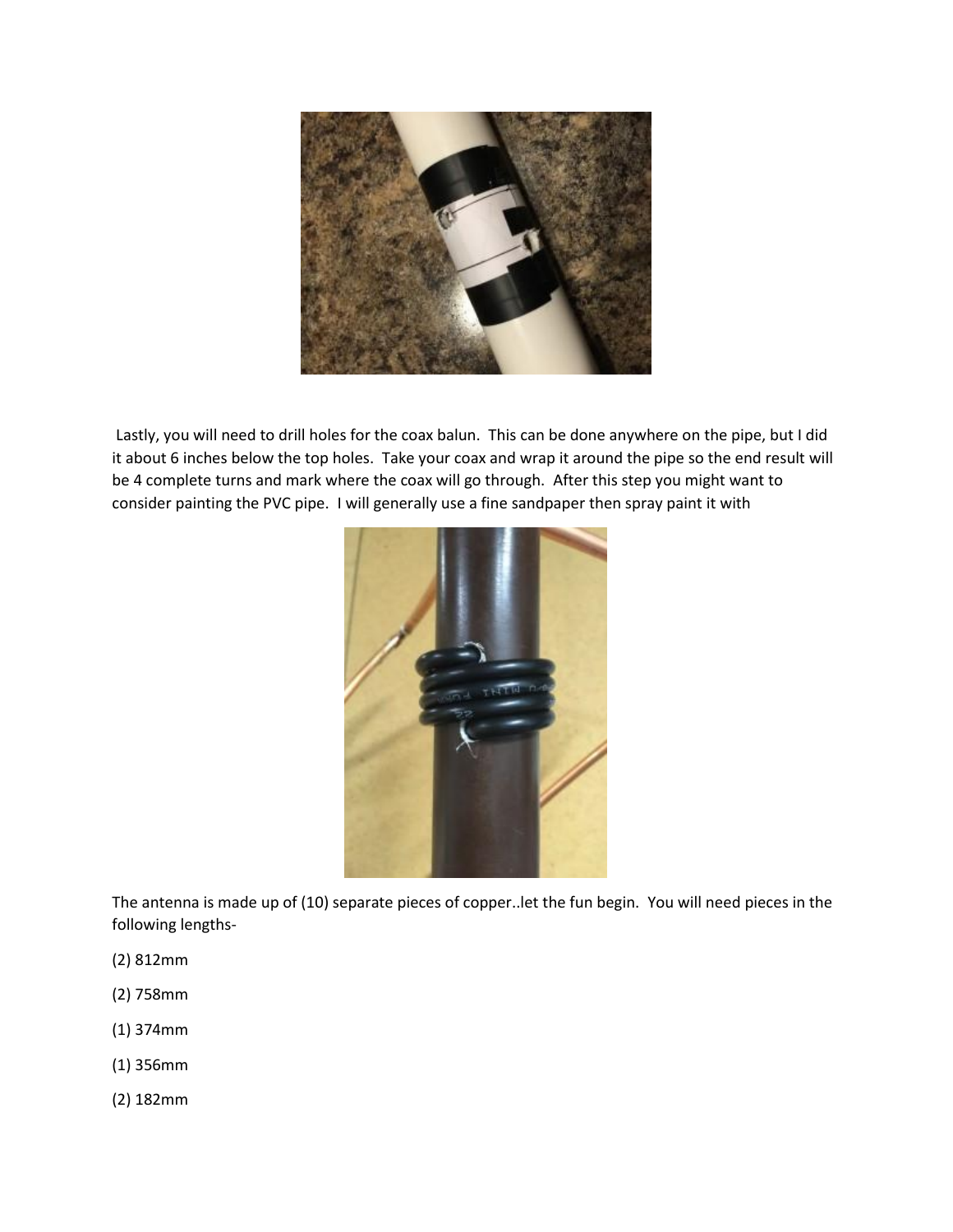(2) 178mm

Basically, you have to turn this-



Into a bunch of straight pieces. Here is what I did. When working on the 812mm pieces, I would cut it maybe 10-20mm too long. I would carefully bend it as close as possible to the 1″x4″. Then I would roll it like dough until it was nearly perfect. Some local home improvement stores will have short pieces of 3/8″ copper tubing. If they have it, spending a few extra bucks will save you a ton of time for all but the longest pieces.

Once your pieces are straight you will need to cut them to the closest millimeter. One trick I came up with when cutting the pieces to length was to use a piece of electrical tape to mark the exact point that needed to be cut. Measure your piece and place a piece of tape right where your tubing cutter needs to go. Then loosely fit your tubing cutter over the tubing and slide it up until it hits the tape, tighten it down, and start cutting.

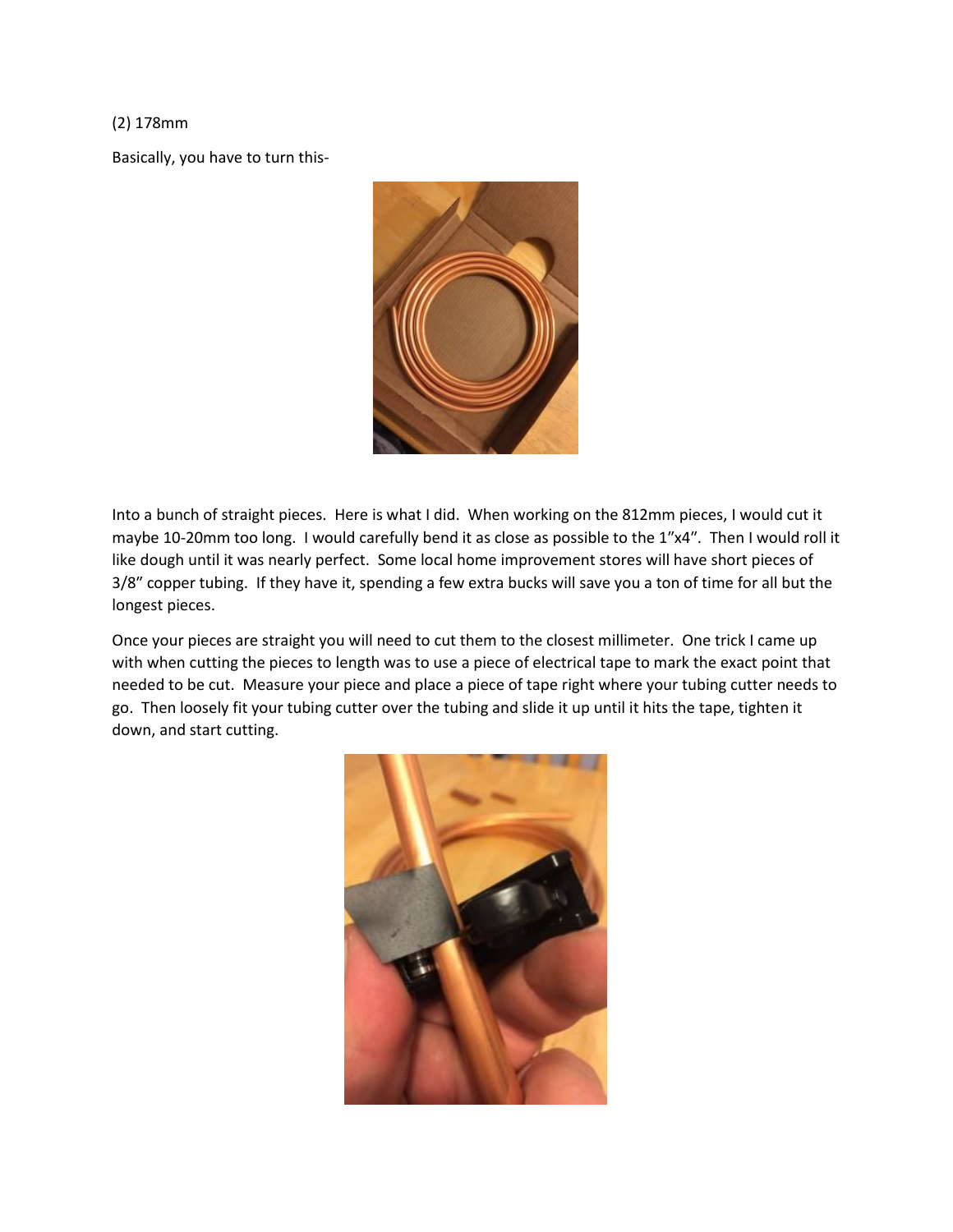Once you have all of your pieces straightened out and cut you will have to then re-bend the longer pieces into a half circle. I took a piece of cardboard, string, and two pencils and made a rudimentary compass. I first took the radius of the 812mm piece and scribed out a half circle on the cardboard. You can go the extra mile and do this in wood as well, but the cardboard worked just fine for me.



Once I had the line scribed I cut out the cardboard.



Make sure you use a sturdy pair of scissors.

Then carefully bend the tubing around the cardboard template.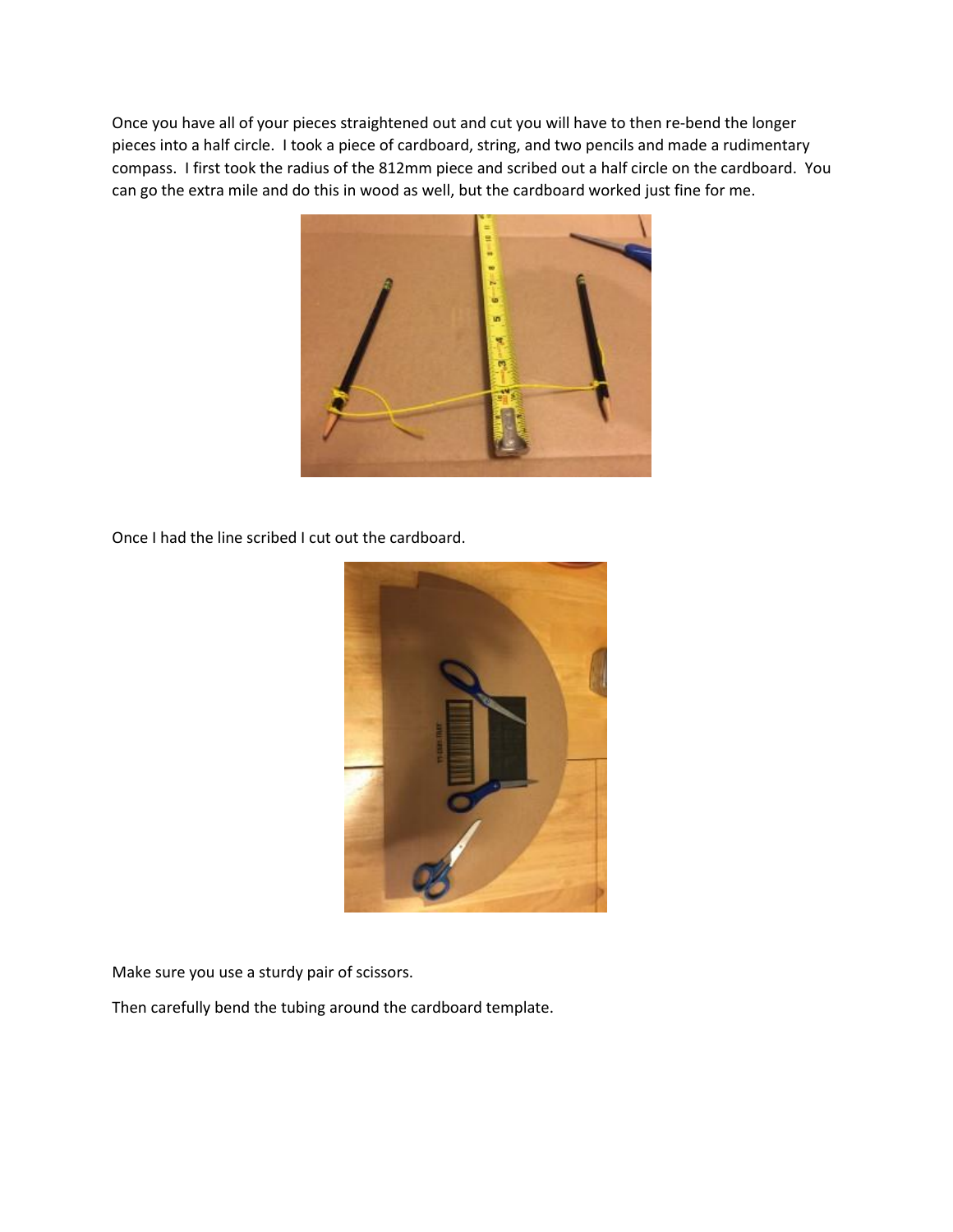

When you have the 812mm pieces done, you can re-measure and cut for the 758mm pieces and repeat the process.



Once all of your long pieces are shaped, you can begin assembling the antenna. At this point it begins to be putting pieces of the puzzle together with one exception. You must bend the long pieces on their perpendicular axis. This can be a bit tricky, so here is how I did it.

First, note that the top of the antenna receives the 178mm and 182mm straight pieces. Both 178mm pieces are opposite of one another and both 182mm pieces are opposite. At the bottom of the antenna, the lower holes get the 374mm piece and the holes that are 24mm above get the 356mm piece. The 182mm and 374mm pieces are parallel to one another. The 178mm and 356mm pieces are parallel to one another. Assemble them in their respective holes.

Once the straight pieces are in, take an 812mm piece and lose fit a 90 degree elbow on each end. Attach one to the top cross bar like in the picture below.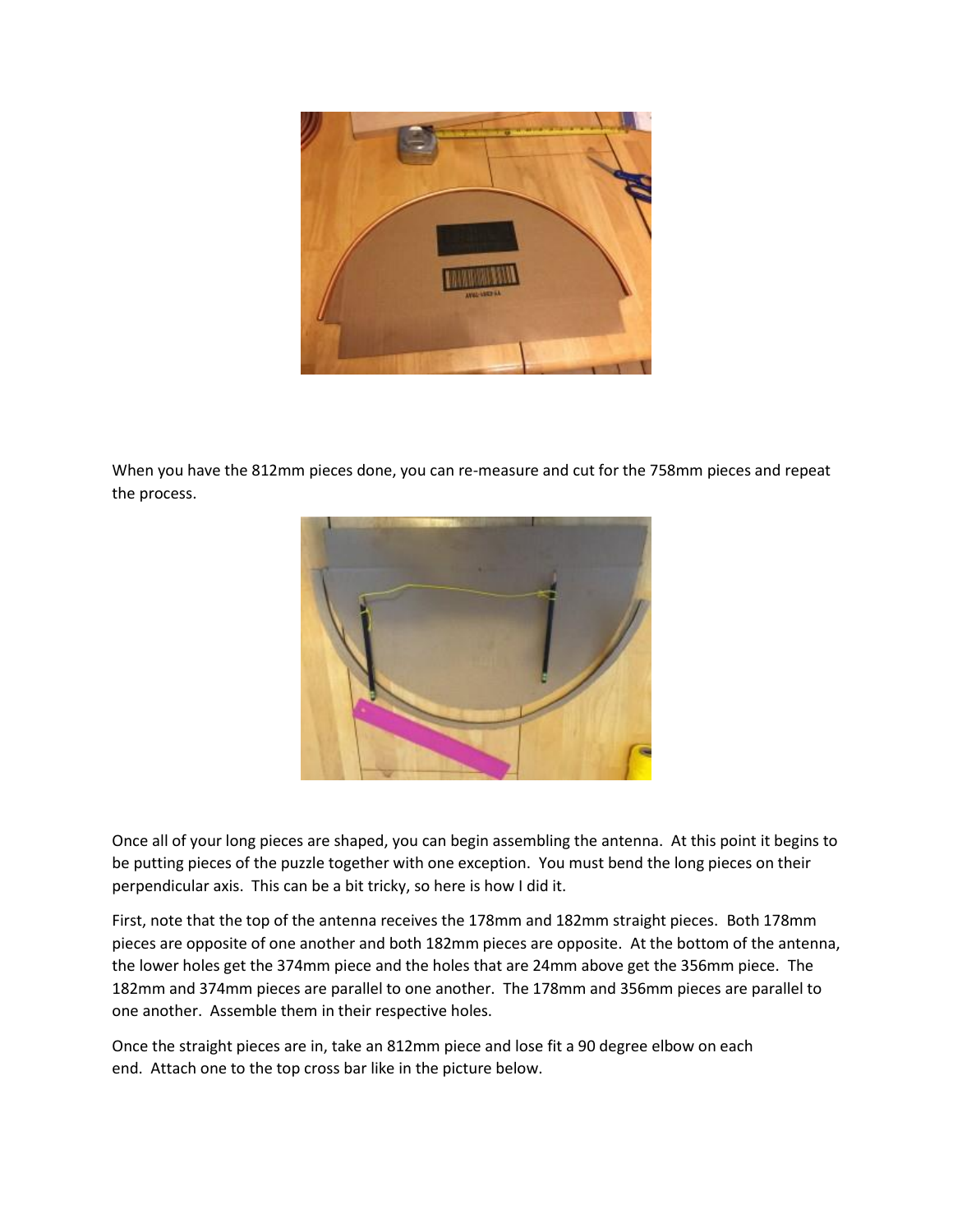

Grasp the top connection with one hand and gently bend the 812mm piece to meet the lower cross bar on the opposite size. You must bend the ENTIRE antenna ANTI-CLOCKWISE when viewed from the top. I repeat, you must bend each leg ANTI-CLOCKWISE. The bend should be as even as possible, and I frankly don't have any magic way to get this done or confirm it was done correctly other than the old hairy eyeball.



Then repeat with the other 812mm piece. If something looks out of place and not even, just do your best to shape it to the best of your ability.

Then move on to the short leg with the same procedure.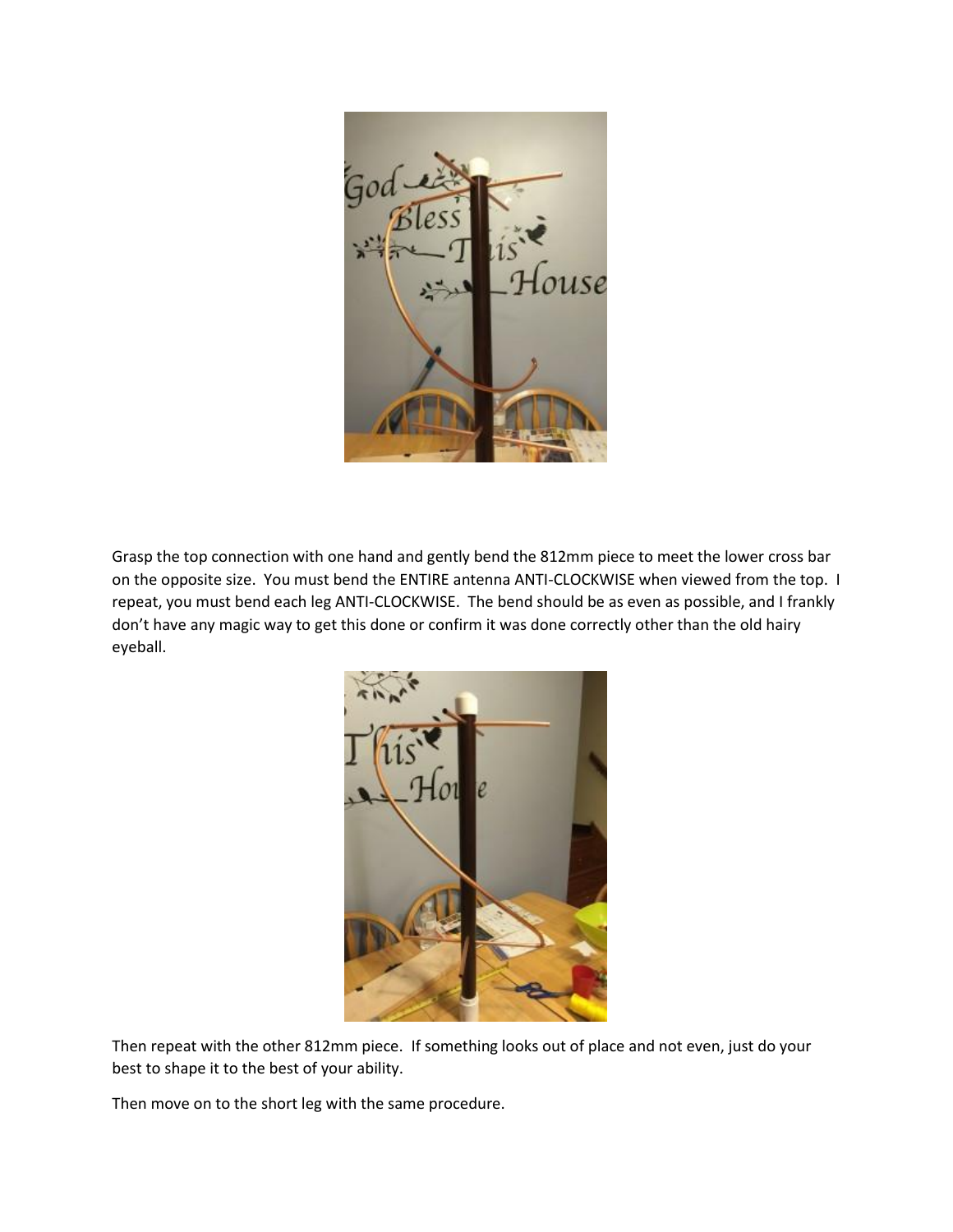Once all four legs are on and you are sufficiently satisfied that they are as even as possible your antenna should look something like this-



Again, once you are satisfied, it is time to "lock it down" by sweating the tubing and elbows together.

**NOTE: clean the ends of the tubes, and the inside of the joints, apply pipe flux inside and out. It doesn't take much heat time with the torch at all, the solder will flow in. Really simple**



If you are still with us, good news, most of the hard stuff is over. The next step is getting the coax in and making the balun. In my case, I took my coax jumper and cut both ends off. Take about four feet and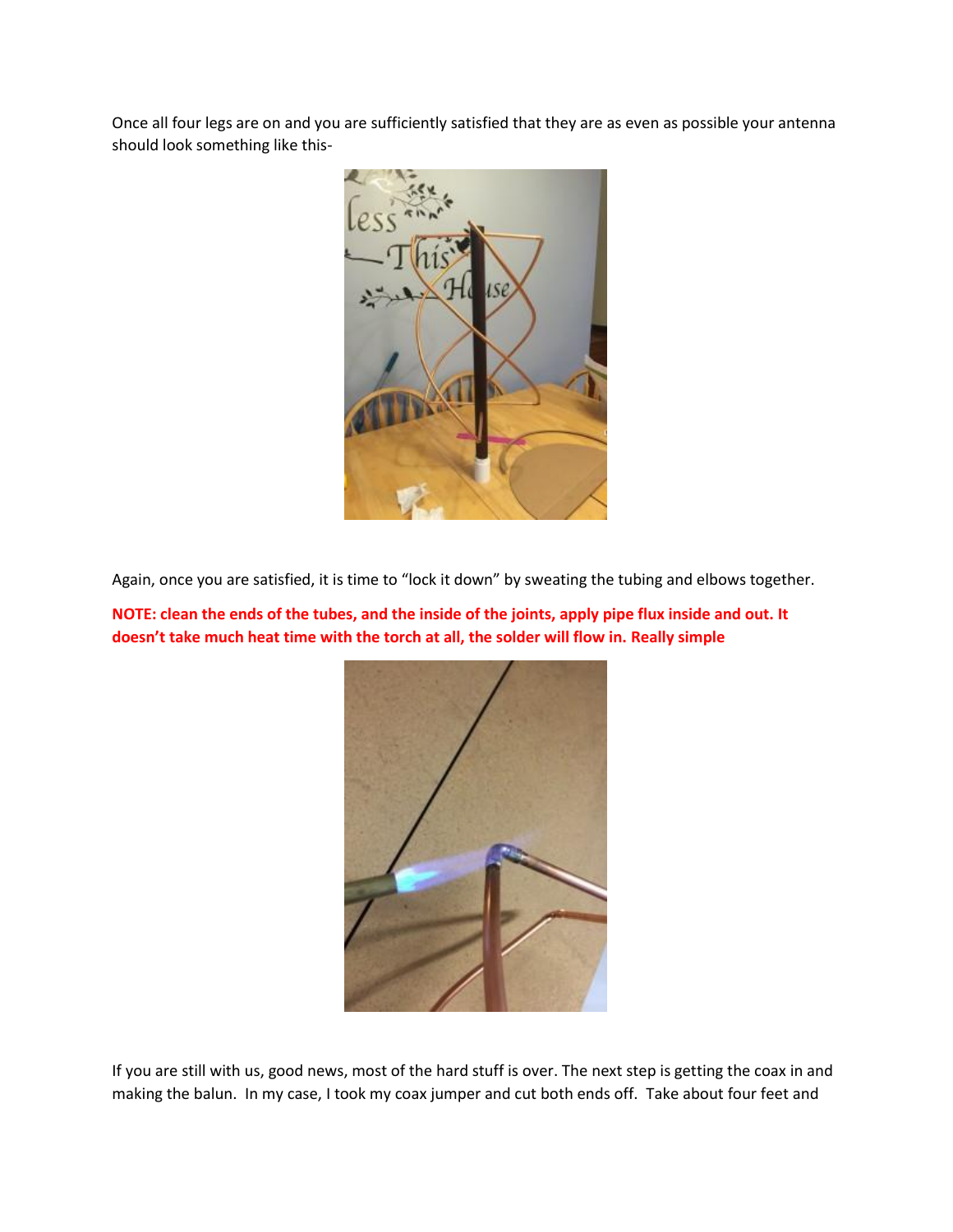stuff it through the bottom hole you drilled earlier. Then wrap it around so you have four complete turns. Cut the other end so that a foot or so will be left when you stuff it through the upper hole. Then stuff it through the upper hole. If you do this correctly, the tension in the coax will hold it just fine. **NOTE: I placed mine just 1 ½" inches below top copper elements. Also, I fed coax into the top hole and up to the connection site, then made the soldered connections. This was easier and allowed me to pull any slack out of coax, then I did the four turns, passing into the bottom hole and out the bottom. I sealed mine with Silicone and wrapped the balun in electrical tape as well.**



Now we will have to make two jumper wires to connect the two legs of the antenna. Take a piece of wire, I think I used 18ga here, it doesn't really matter. Cut it as small as you are comfortable working with and crimp or solder ring terminals on the ends. Then strip a bit of the wire in the center.

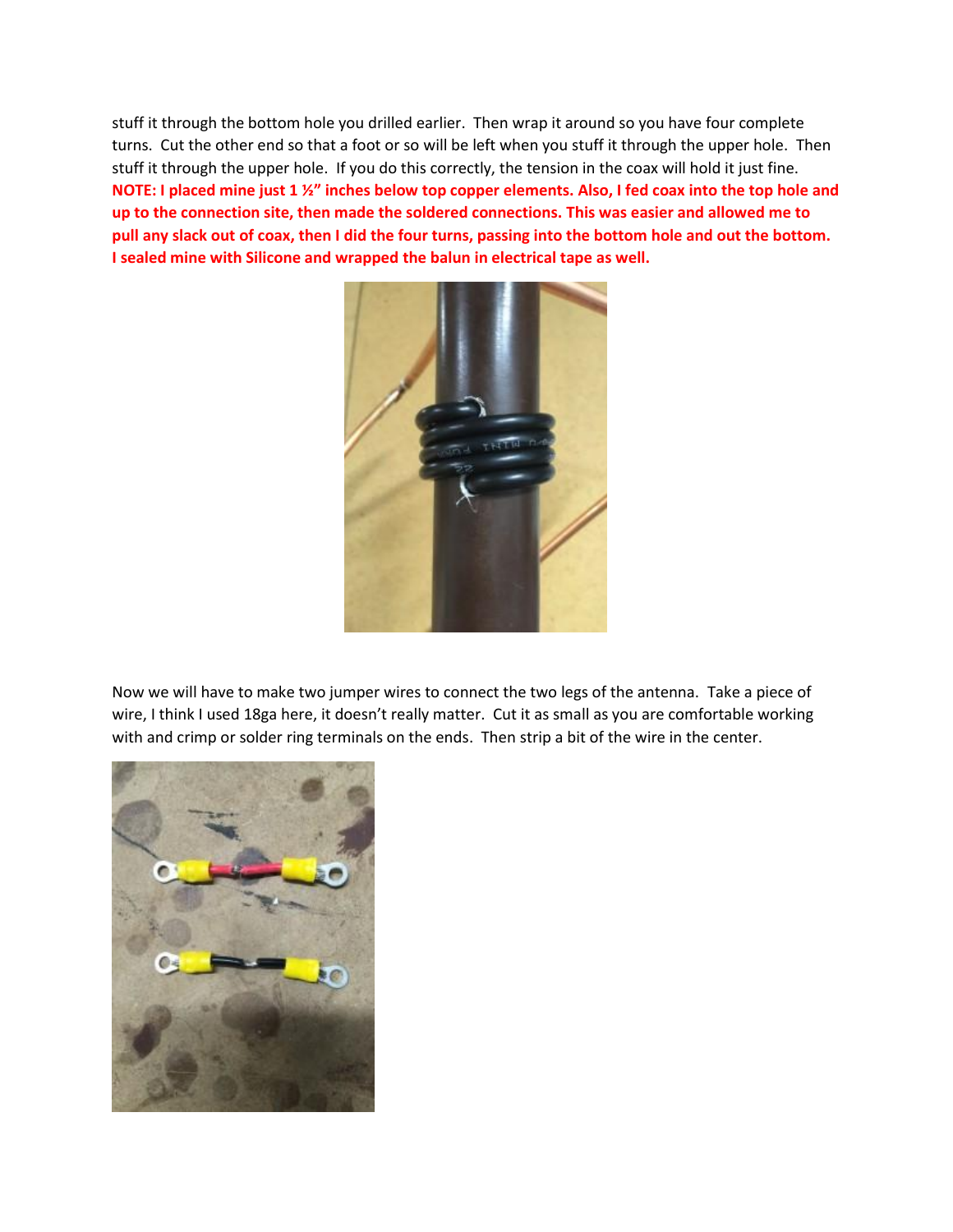Did I say the tough part was over? I meant almost. I wish I would have taken a picture of this, but I didn't. You are going to have to drill a tiny guide hole in each of the four pieces of tubing, inside of the pipe. Then using the small sheet metal screws, you are going to have to screw down the ring terminals to the tubing. I had to bend the terminals up to a 90 degree angle to get them all to fit. You will be connecting one long leg to one short leg for each wire. Again, one long leg to one short leg.



Then strip the piece of coax so that you have a few inches of extra center conductor and shield like in the picture above. Wrap the center conductor around one of the wires you stripped earlier and solder it, then wrap it in tape. I placed a piece of rigid foam on the inside so that the copper pieces won't touch and subsequently short out the antenna after final assembly. When this step is finished, your mess should look something like this: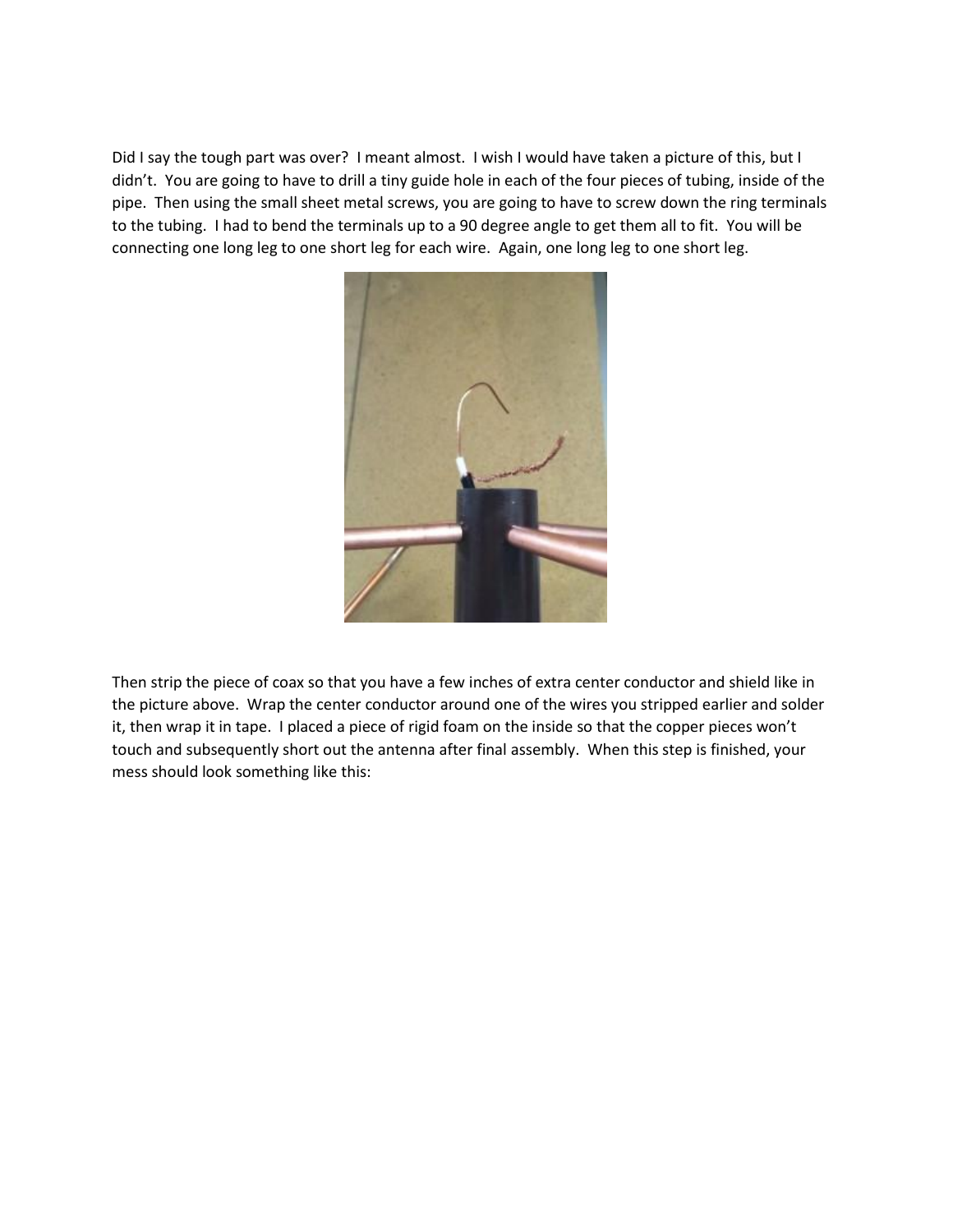



**NOTE: I did mine a bit differently and soldered the connections together in the tube**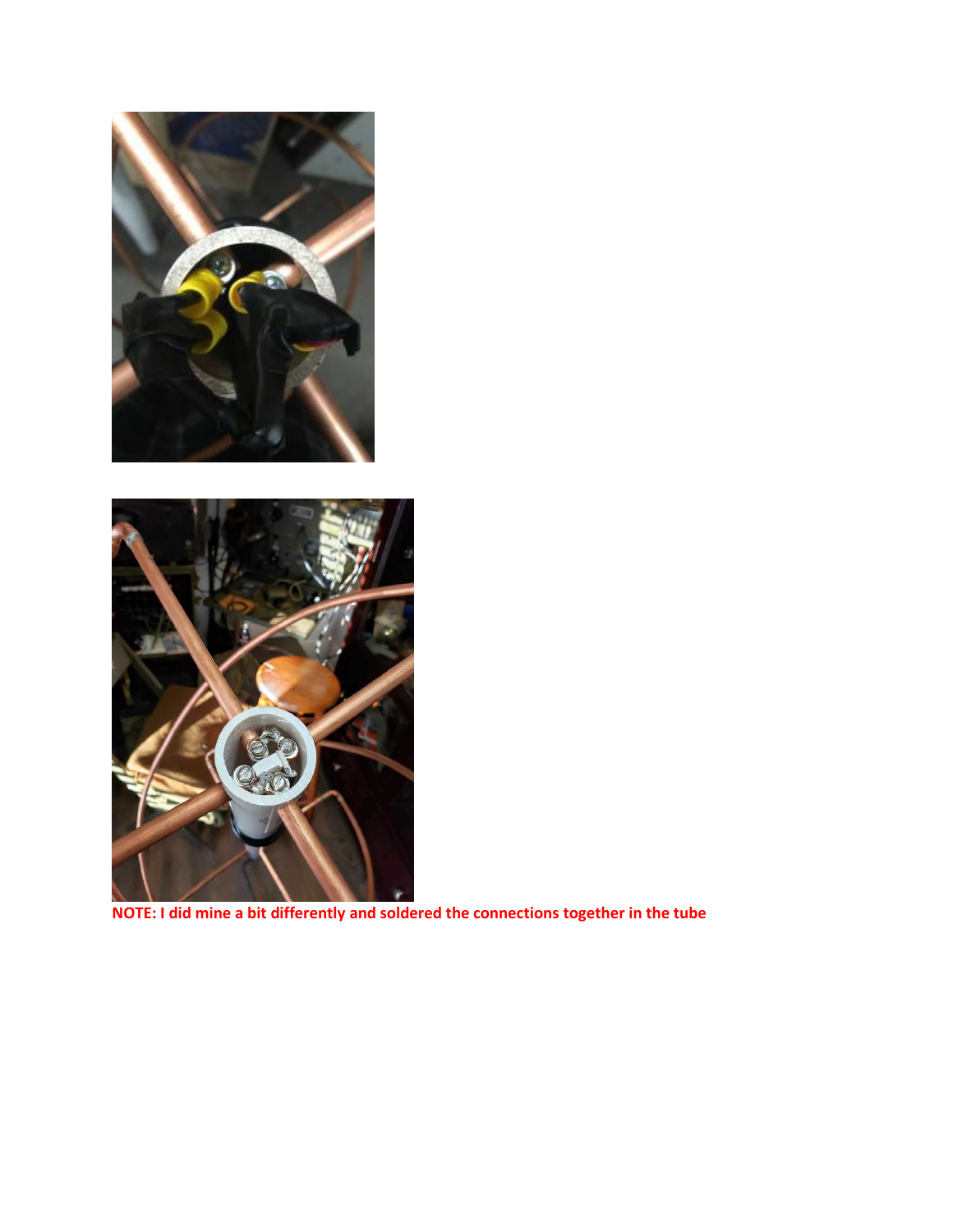

**NOTE, a different way to make Connection, BUT it does show proper wiring a bit clearer. Showing Long and Short element connections.**

Next, if you are so inclined, use a multimeter to ensure that each leg is electrically separated from the other. Then glue on your top cap. Then proceed to use the outdoor silicone to seal every penetration in the pipe. **NOTE: I did NOT glue my cap on, I wrapped a single layer of electrical tape around the top of PVC Pipe, then Pressed the PVC Cap on, This way I could easily remove the cap and cek the wiring if theres and issue, or If I want to change the coax.**

**NOTE: this part may depend or your particular cable, on mine I used RG-6, and just fed it out the bottom so I could run it to a waterproof box that houses my LNA. The last step in finishing this antenna** is one for which I don't have a good solution. At this point you will have a piece of coax hanging out the bottom of your antenna. You will need to somehow mount a SO-239 chassis connector at the bottom of the pipe. I took a 3/4″ PVC plug, drilled a hole, soldered the coax on to the S0-239, and mounted the SO-239 connector to the plug. The problem is, there is no mechanical way to connect the plug into the bottom of the pipe. I wrapped electrical tape around the plug, then stuffed it into a 1″ coupling. I then took the 1″ coupling, wrapped more tape around it and stuffed it into the bottom of the antenna.

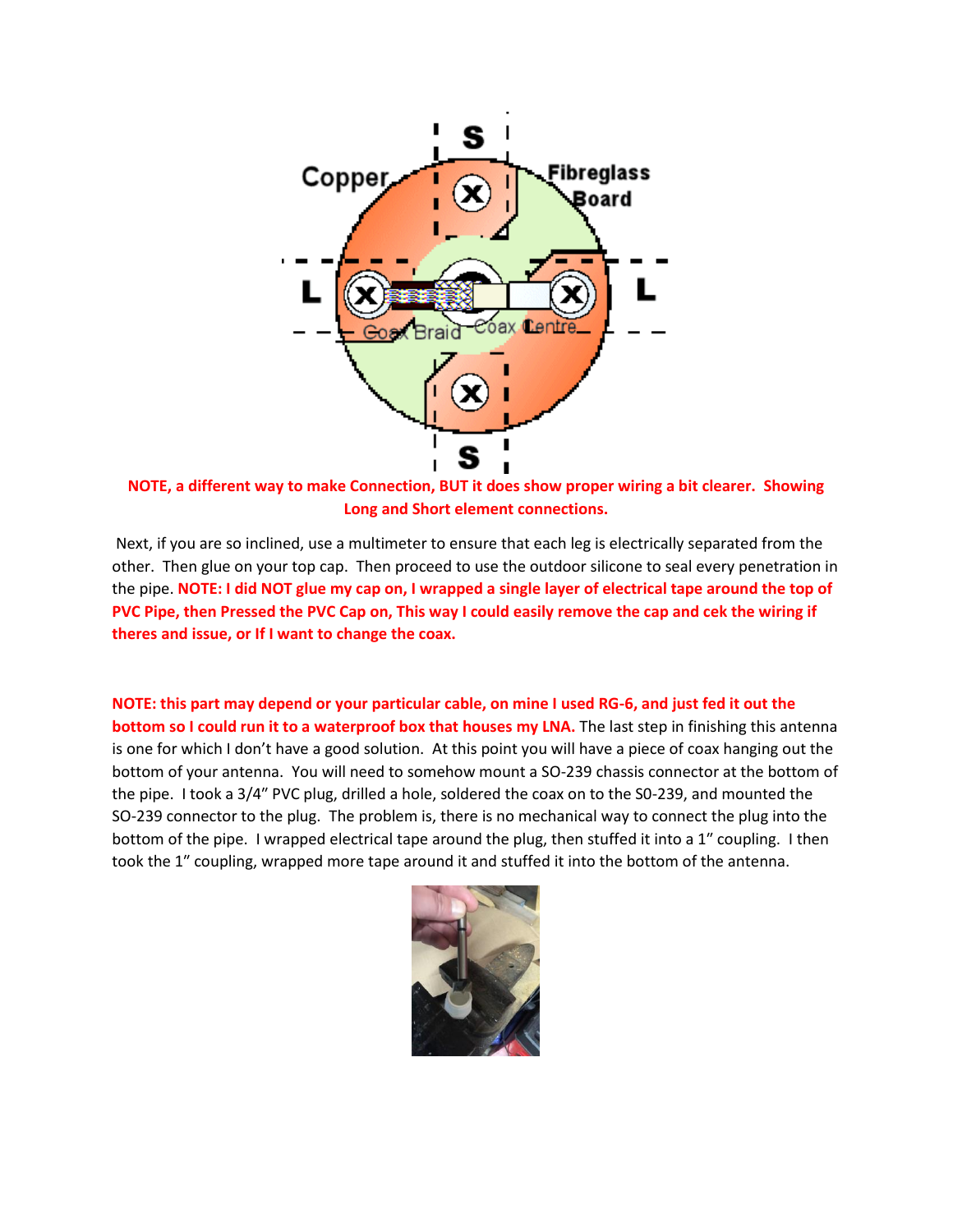

My antenna has been up for over a year now, and this solution worked. It appears as if there are no leaks and it still functions properly. Mounting this antenna is another animal that will be left up to your situation. I ended up taking a 1 1/4″ to 1 1/2″ coupling and mounted the antenna on top of a piece of 10ft, 1 1/2″ pipe.

### **NOTE: On my antenna, I used a 1/14" male and female threaded coupler on the base, with the RG-6 just coming out of the end, so I could run it to a waterproof electrical box to house my LNA**

This project will take some effort, no doubt, but the end result is something to be proud of..and can help predict weather.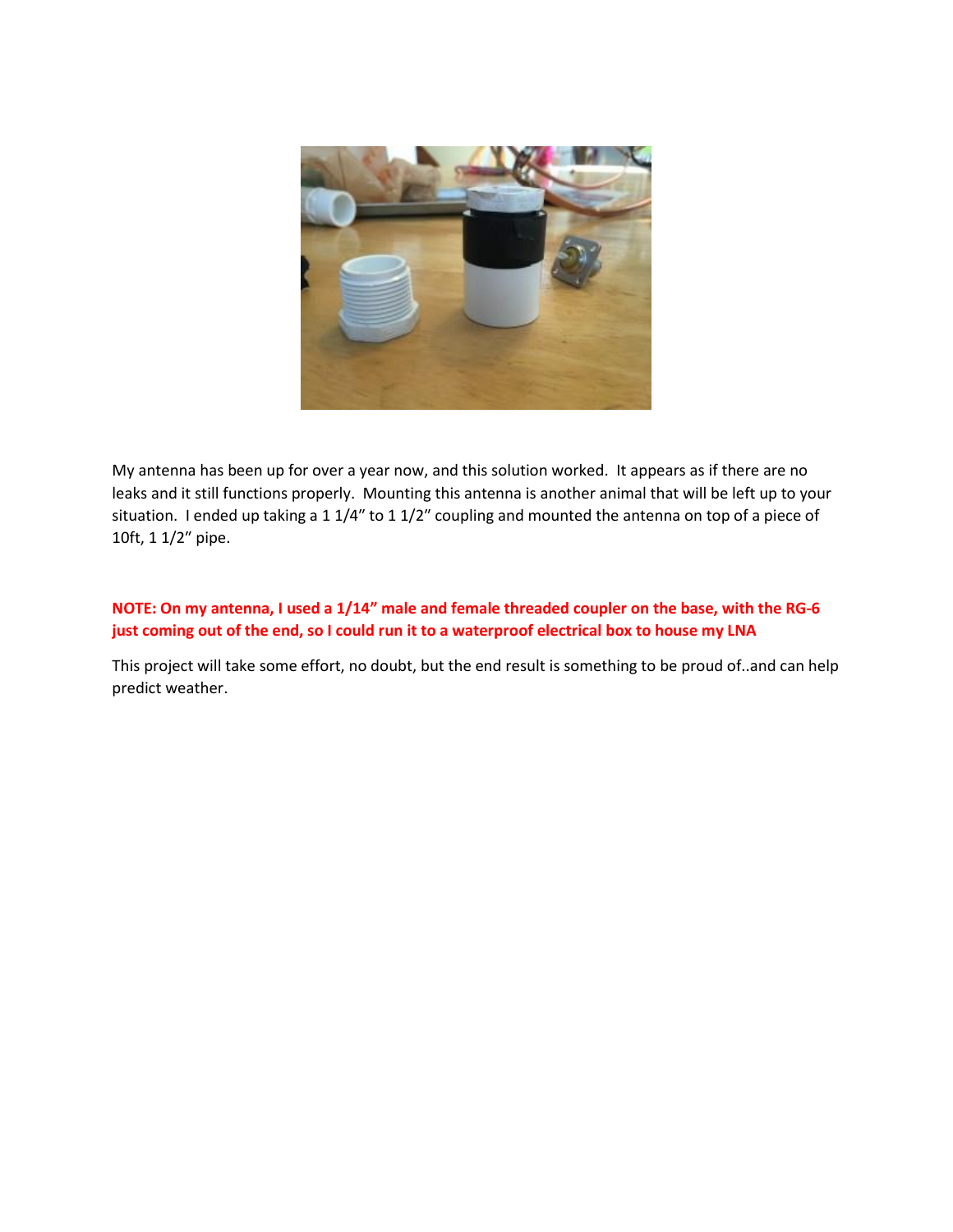